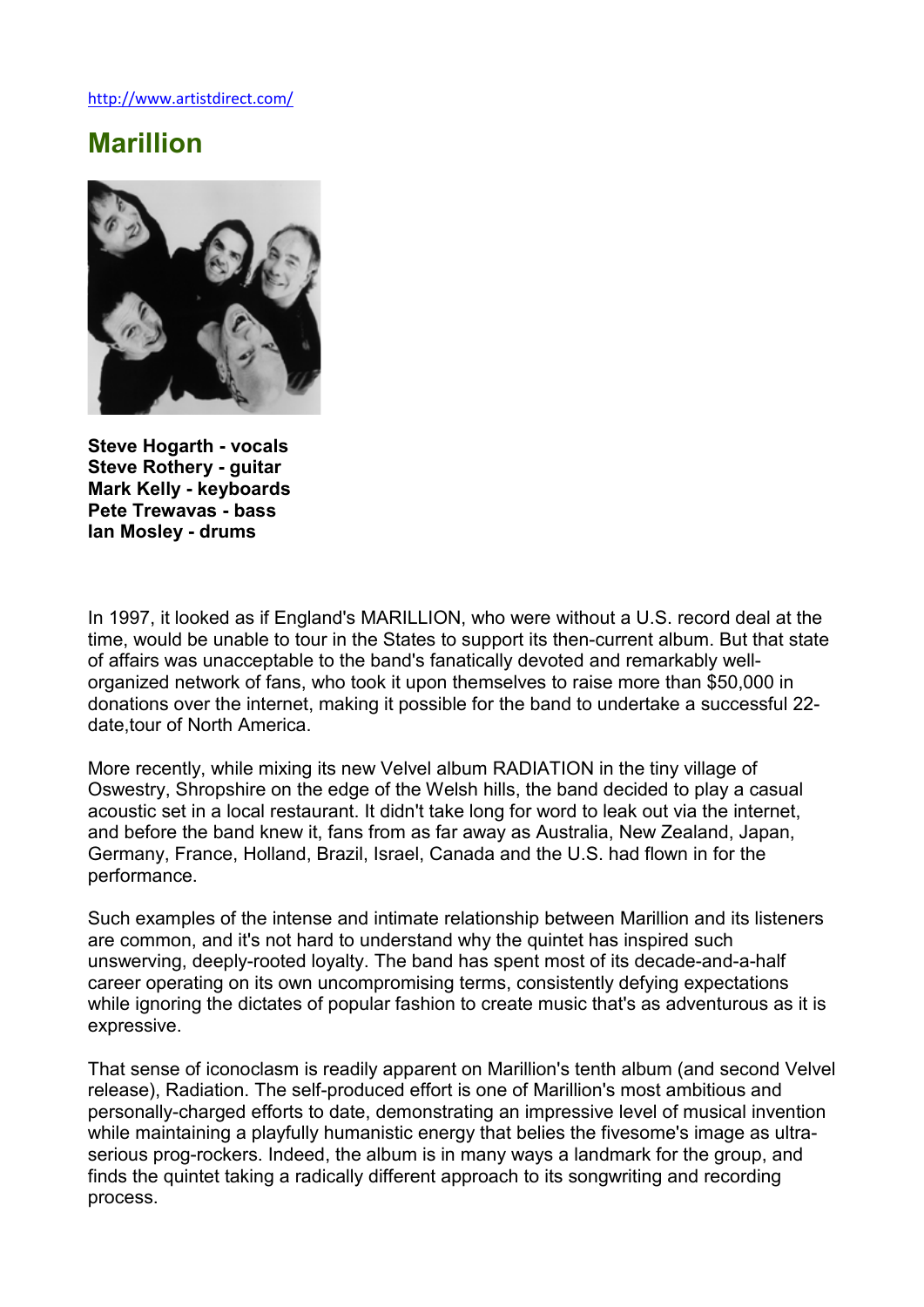Radiation's memorable new songs like the Beatlesque "These Chains," the uplifting "Cathedral Wall" and the blues-inflected, punningly-titled "Born to Run" compellingly confront issues of personal crisis, changing personal values and the longing for spiritual transcendence. "Now She'll Never Know" hauntingly addresses the specter of personal betrayal, while the cinematic ten-and-a-half-minute "A Few Words for the Dead" is a twopart meditation on the duality of existence. Elsewhere, "Under the Sun" and "Costa Del Slough" draw dark humor from deadly-serious environmental issues, while "Three Minute Boy" takes a ruefully humorous look at the pitfalls of the rock 'n' roll business and the anarchic, punk-folky "The Answering Machine" showcases the band's twistedly humorous surrealist sensibility.

Radiation's American edition also includes alternate versions of two songs from Marillion's previous album This Strange Engine, namely an acoustic version of "Estonia" and a radically reworked dance remix of "Memory of Water."

"Every album we've ever done has been a pretty radical reaction to its predecessor," says Steve Hogarth, the band's frontman and lyricist. "But Radiation seems to be a bit more radical than usual. It's a much more electric album, and there was an effort to take some different approaches to the guitar, keyboard and vocal sounds. Some people have been calling this album a complete reinvention of the band, but I think it's just a natural desire inside the band to create something that wasn't a repetition of anything we've done before."

Radiation's exploratory vibe extends to the album's lyrics. "I'd been dealing with a lot of personal pain over the last two or three years, so it's only natural if that comes out in the songs," states Hogarth. "There's definitely a long hard look at life in these songs, and in some ways it's quite a dark and introspective album. But at the same time, I think the overall feeling is of a band having a cracking good time, which is what the vibe was when we were recording it."

That combination of dedication and restlessness has helped to keep Marillion vital since the band's 1983 debut Script for A Jester's Tear. That album's complex yet melodically accessible approach stood in marked contrast to the image-obsessed pop then dominating both the American and British music scenes, and the band further raised the musical stakes on the subsequent LPs Fugazi and Misplaced Childhood.

The latter disc spawned the international hit "Kayleigh," which hit Number Two on the U.K. charts and won the group an expanded following in the U.S. The subsequent Clutching At Straws, containing the British Top Ten single "Incommunicado," was similarly successful. But the band surprised its fans by parting ways with original lead singer Fish in 1988.

Marillion again defied expectations the following year, regrouping decisively with new frontman/lyricist Hogarth, formerly of A&M act The Europeans. The new lineup made a strong debut with 1989's Seasons End, which revealed a fresh new creative chemistry that continued to thrive on the subsequent albums Holidays In Eden, Brave, Afraid of Sunlight and This Strange Engine. Those albums found Marillion continuing to stake out new musical vistas while remaining blissfully inunune to transient pop fads-much to the delight of the band's hardcore fans (self-dubbed "The Freaks" after an early song lyric), whose unwavering support has outlasted any number of shifts in musical fashion.

"We like to write music that has a certain level of sophistication and moves around in a more interesting way than music with just three chords," says Hogarth. "But we're not anal